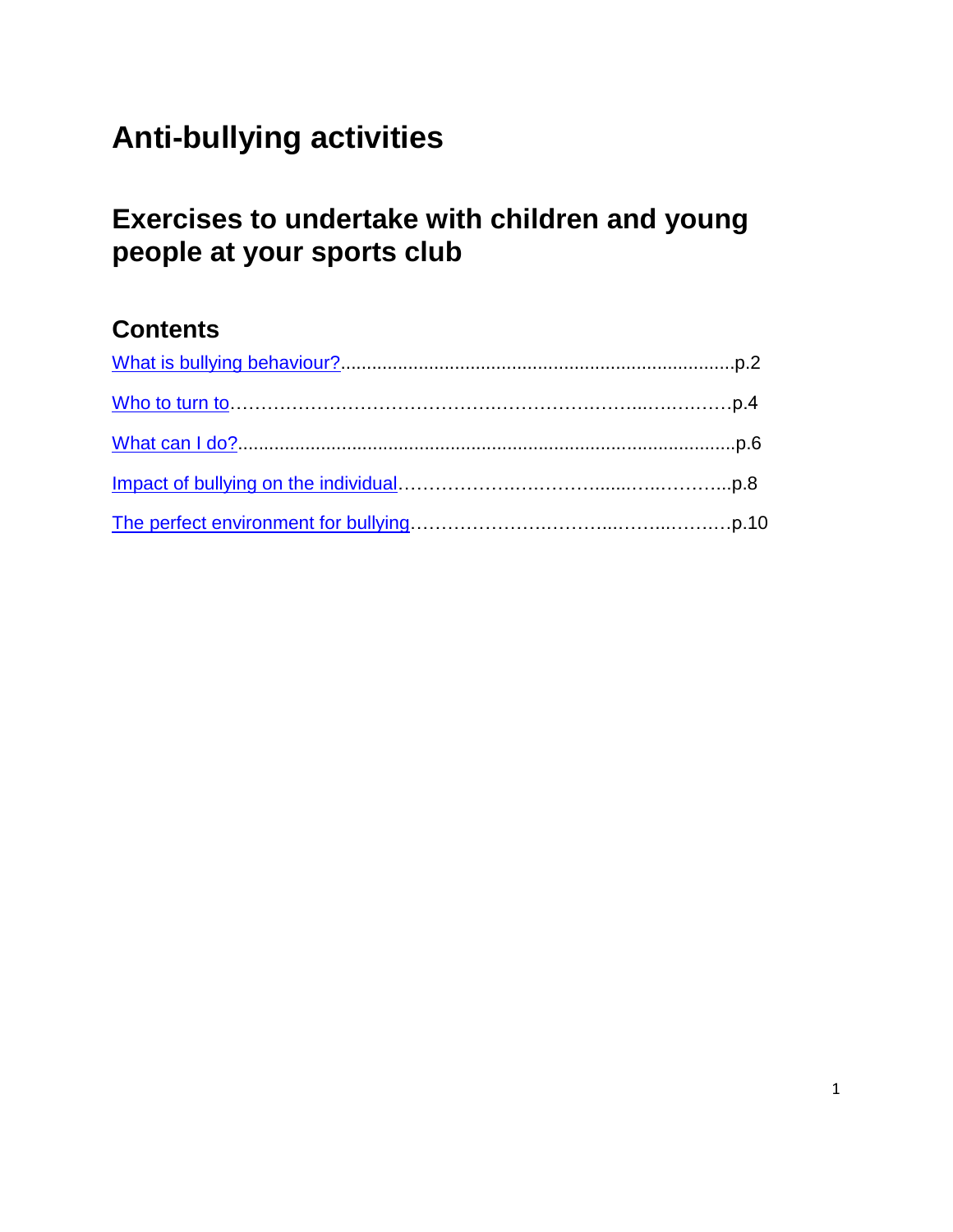# <span id="page-1-0"></span>**What is bullying behaviour?**

# **Equipment/resources**:

- Agree/Disagree/Don't know signs
- flip chart
- $\bullet$  pens

**Group size:** 20 maximum

# **Time/duration:** 20/25 minutes

#### **Aim**

The aim of this activity is to develop club members' understanding of what sorts of behaviours are acceptable in a club/sports setting and what sorts of behaviours could seem like bullying.

# **Activity**

Display the **Agree**, **Disagree** and **Don't know** signs in different corners of the room.

The leader will read out a statement. Participants should consider the behaviours in the statement and decide if they agree, disagree or don't know if it is acceptable within the sports setting. They should move to whichever sign they feel best reflects their opinion.

The questions do not all need to be asked, they are just suggestions. Facilitators can add their own questions if they wish to.

Allow time for discussion about why people picked a particular response.

Facilitator summarises the group's opinions on a flipchart.

# **Statements – do you agree?**

- $\bullet$  It is ok to be left out
- Children can bully coaches/adults
- Saying someone is stupid doesn't hurt them as much as hitting them
- Making someone feel uncomfortable or unhappy is alright as long as it doesn't happen all the time
- Coaches should challenge all types and forms of bullying in the club
- Making insulting comments about someone is not ok even if they deserve it
- You should give your friends a second chance if they make a mistake
- It is important to welcome new members
- Shoving another young person is fine during a match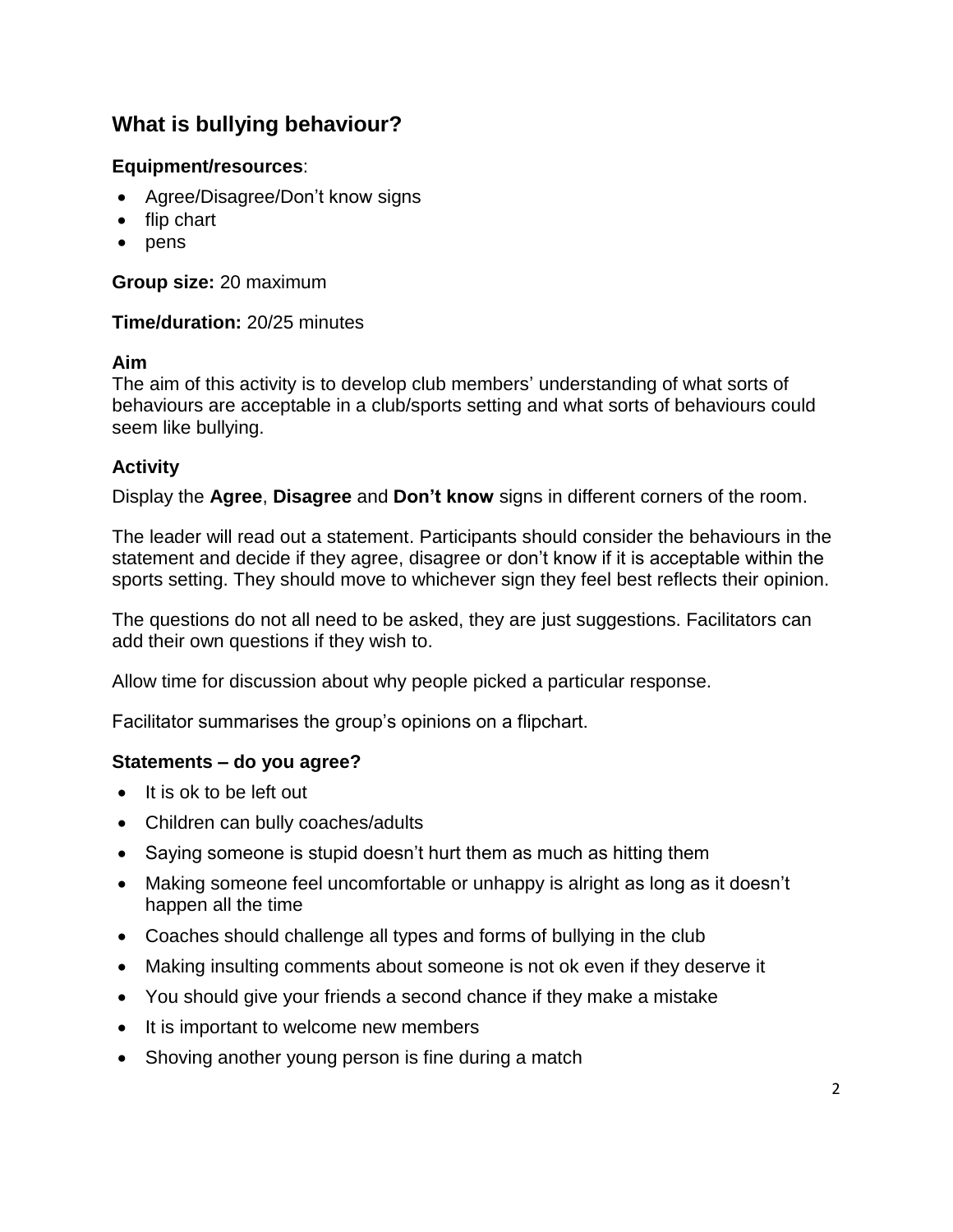- Stealing or damaging another person's belongings is ok if they have bullied you
- Spreading rumours is ok if the person has been nasty to you
- Making threats is ok if someone is picking on you
- Sending nasty text or e-mails is ok if you don't like the person you are sending them to
- It's ok for supporters to embarrass you when they are cheering you on
- Taking pictures of someone on your mobile to send to others is ok
- It's ok to cheer on a bully when they are teasing someone
- It's ok to hit someone as long as they are the same age and height as you
- Bullies come in all shapes, sizes and ages
- Bullies pick on people to try to prove something
- It is better to tell someone who is being bullied to remain silent about what is happening
- It's best if others in the club try to ignore what is happening
- Anybody can be bullied
- Telling a coach or adult about a bully's behaviour is a bad idea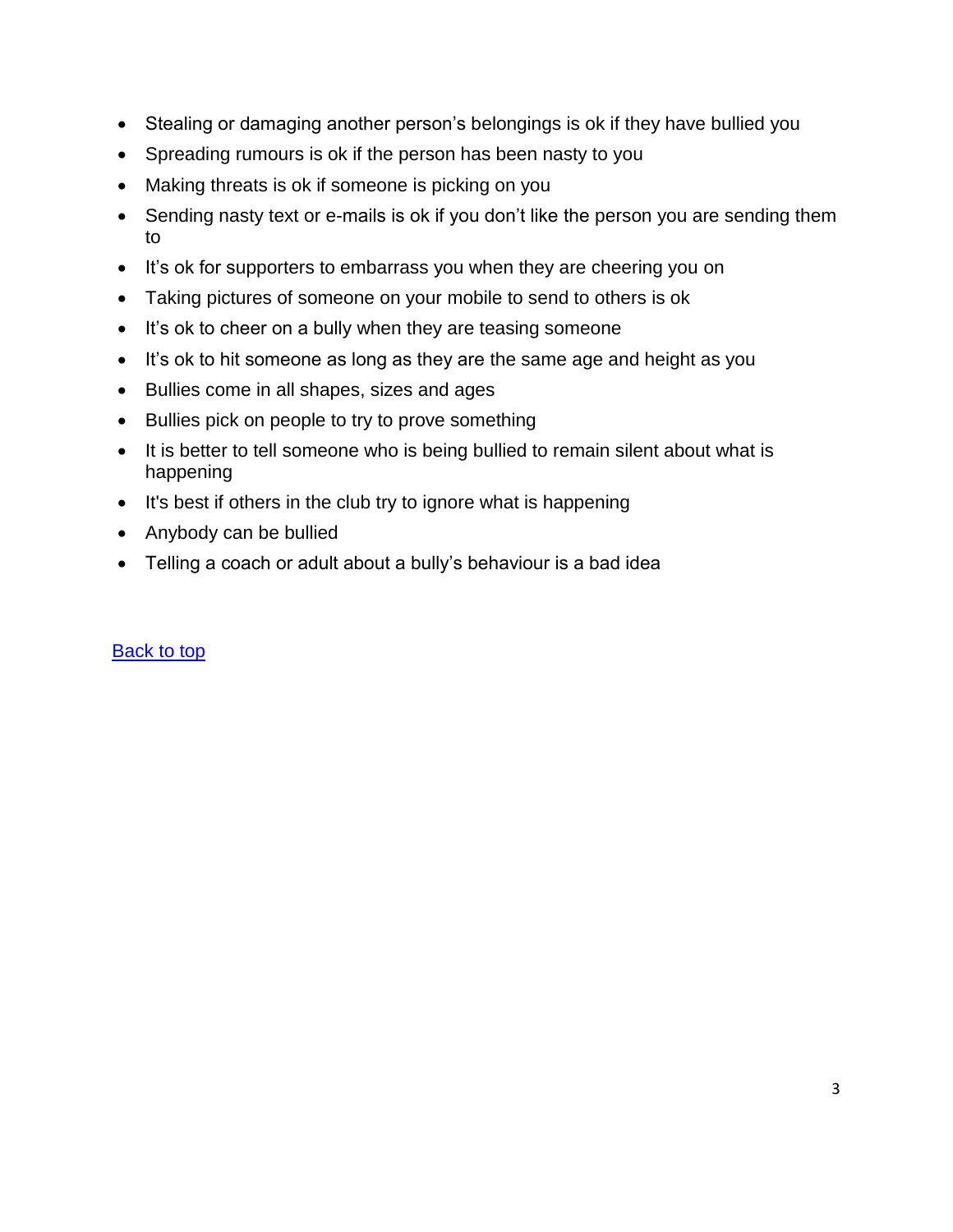# <span id="page-3-0"></span>**Who to turn to**

# **Equipment/resources:**

- photocopies of individual/organisation information cards (see below)
- $\bullet$  pens
- markers

**Group size:** 20 maximum

**Time/duration:** 15/20 minutes

#### **Aim**

The aim of this activity is to ensure that participants understand who they can turn to and the roles and responsibilities of the support network.

# **Activity**

Divide the group into teams of four.

Give out the individual/organisation information cards (see section below).

Ask each group to discuss when they think they might contact each type of person or organisation e.g. Coach/ChildLine/Parent/Police.

Then ask each child to work individually (if at the age and ability to do so) to think of five people or organisations they could turn to for help if they had a problem (this is their personal support network).

# **Key teaching points**

Clarify the roles and responsibilities of the various agencies involved.

When thinking about their personal support network encourage the participants to consider;

- Who they can trust
- Who they know is honest
- Who understands and is willing to help
- Who really listens and believes what they have to say
- Who has the time to listen and help

Explain the role of the club welfare officer and how they are a good person to contact within the club setting if they have a problem.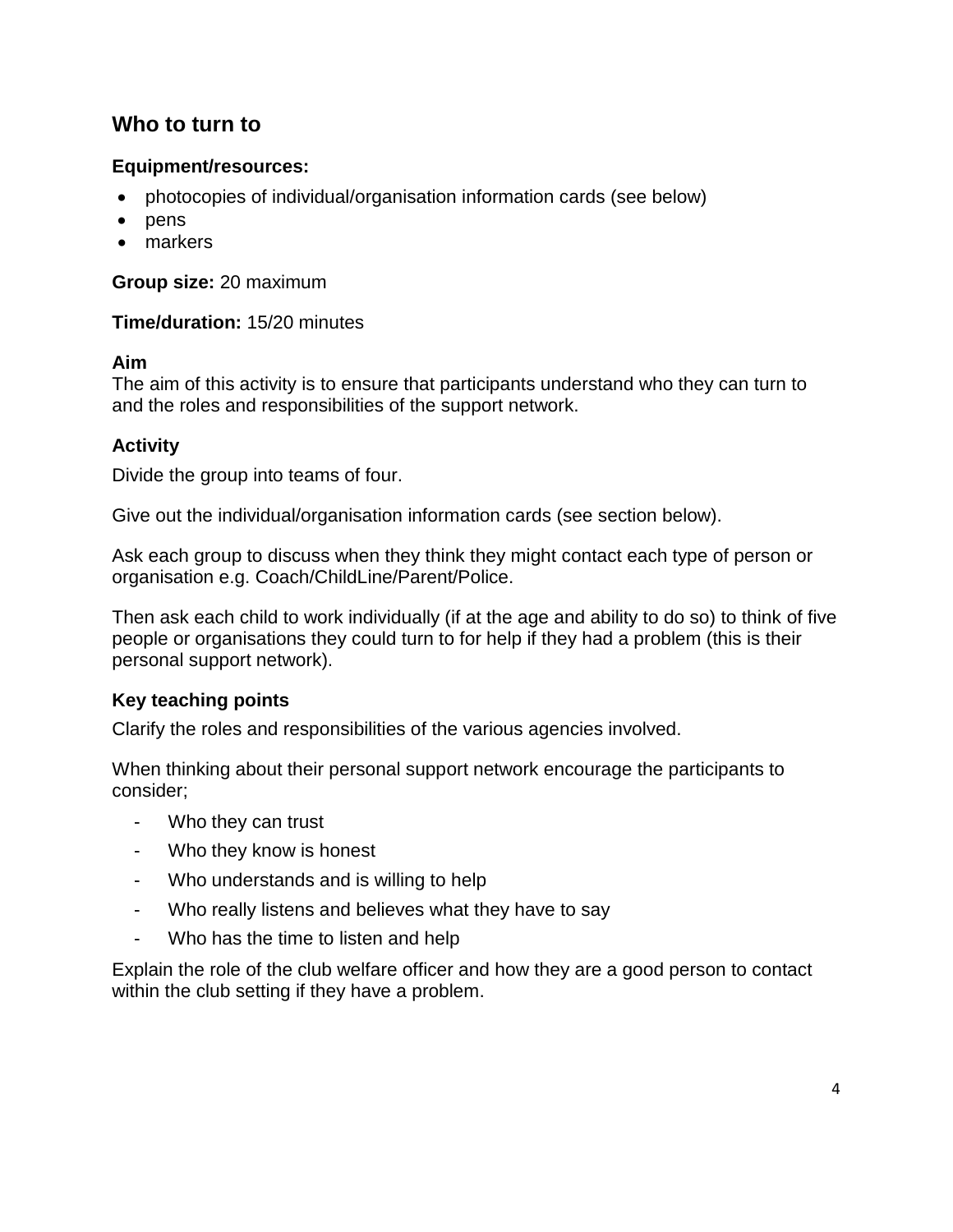Give contact numbers/email addresses for key contacts e.g.

- local police
- Children's Social Care
- Childl ine
- club welfare officer etc.

Make these available on the club notice board or website.

Remind participants to regularly update their personal support network.

Ensure young people know that if they haven't got the support they want/need from one contact – they can tell more than one.

# **Individual/organisation information card**

**Police** – enforce the law and deal with people who break the law. If you fear for your safety contact your local police or call 999.

**Adults** – should ensure that children are safe from harm and know who to go to for help. Family friends, parents, grandparents, aunts and uncles can all help.

**Club welfare officer** – has a responsibility to promote the needs of children in the club setting. Will be able to support you and help to deal with bullying if it is happening in the club.

**Children's Social Care** – will ensure that you are safe from harm. They will investigate allegations of concerns of abuse; they always act in the best interests of children.

**ChildLine** – 0800 1111 is a free confidential helpline. ChildLine can give you advice and support if you have worries or concerns about bullying. See [www.childline.org.uk](http://www.childline.org.uk/)

**Friends** – can help talk problems over and make you feel better.

**Internet support groups** – can offer advice and support if you are feeling bad and give you practical advice on how best to deal with bullying.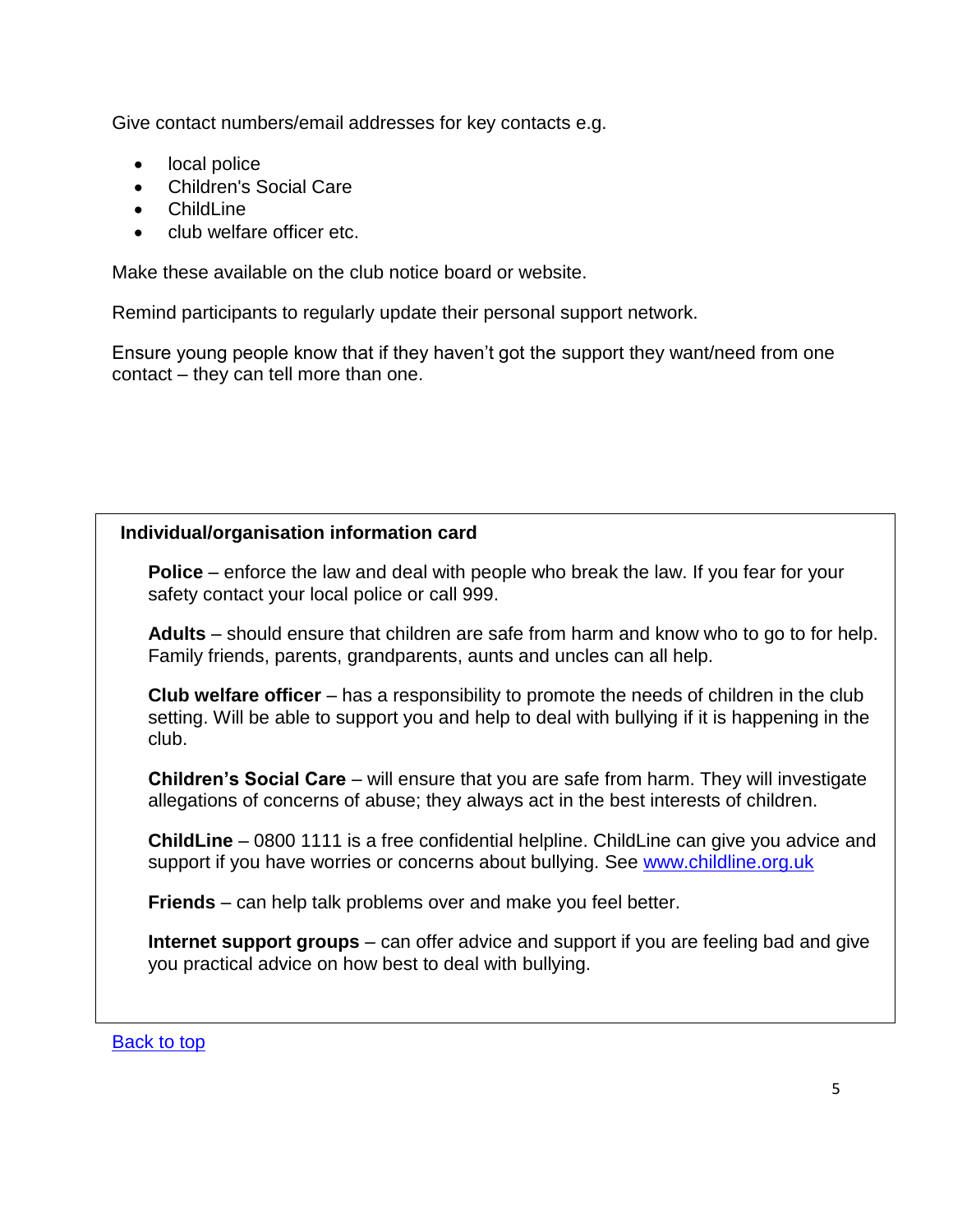# <span id="page-5-0"></span>**What can I do?**

# **Equipment/resources:**

• Story card

**Group size:** 20 maximum

**Time/duration:** 15 minutes

# **Aim**

This activity should help develop the members' understanding of the role of the bystander in bullying. It also explores why they should report any bullying they are aware of rather than ignoring it.

# **Activity**

Read out the following scenario (this can be changed to suit any sporting activity)

*'Jake is a new member of the Superstrikers Football Club (change relevant to the sport). He is not as good at football (change relevant to the sport) as the other players on the team and he is very quiet. Some of the team members don't really like him, but you think he is ok, he never does anything wrong or annoying.*

*One day at practice you notice that the team captain (the most popular member of the team) snatches Jake's kit bag and kicks it over the club wall. He shouts at Jake "that was a stupid thing to do – you had better jump over the wall before your mum shouts at you for losing your football boots", (change relevant to the sport), Jake looks upset but seems afraid to fight back. Another player calls to Jake "what's wrong Jake - afraid to climb over the wall are you?" Jake walks away; he goes straight to the changing room looking really annoyed and sad. You think he may be crying.'*

What can you do?

# **Activity and main teaching points**

In small groups, ask members to consider the role of the bystander and to think about what choices they have when they witness or are aware of bullying in the club setting. Give them five minutes to note down what they could do then ask for feedback on their discussions.

Some examples include:

1. **To intervene on behalf of the person being bullied while it is happening** Advantages: immediately helps stop the bullying; will give a strong message to the bully.

Disadvantages: difficult to do; need to be brave; repercussions later (explaining what this could mean); outnumbered; fear of bully; might make situation worse; short term solution.

2. **To offer support to the person being bullied later** Advantages: they will feel less isolated; you can check with them how they want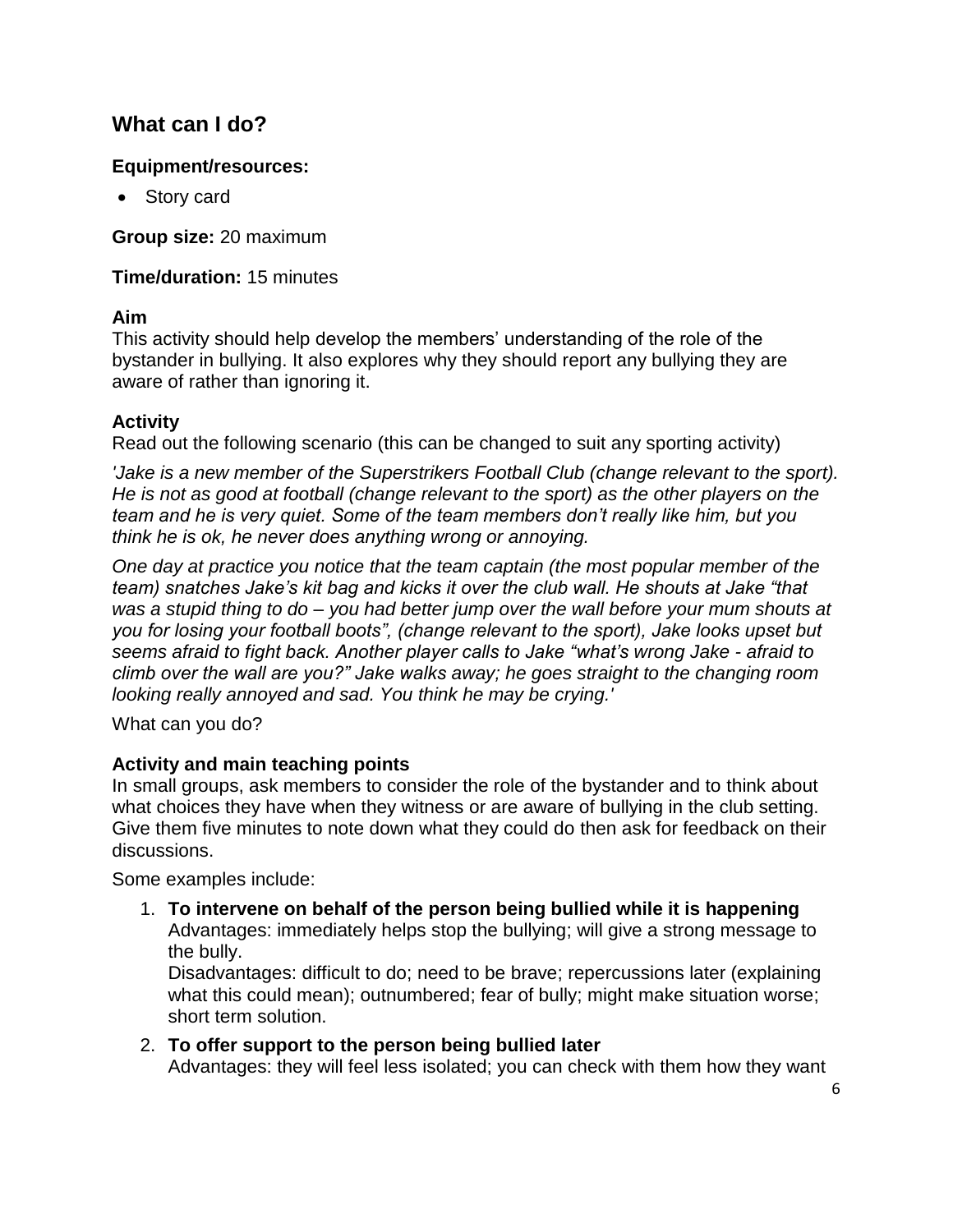it to be dealt with; fewer risks involved.

Disadvantages: bully gets away with their actions; slow response; victim may have been hurt; may not stop the bullying.

#### 3. **To tell someone in authority**

Advantages: they can investigate and deal with the person being bullied and bully; no risks to you; they can help to stop bullying for good; discrete. Disadvantages: if responded to appropriately there are few disadvantages, but person being bullied may still think you are afraid to challenge bullying as they may not know it was you who spoke to the leader.

#### 4. **Challenge the bully later**

Advantages: might stop the bullying; will give strong message to bully. Disadvantages: Difficult to do; need to be brave; repercussions later; might not work; might make situation worse and leave you isolated.

Open the discussion to the whole group and discuss the advantages and disadvantages of each type of response. Identify an action plan they can use if they witness bullying within the club.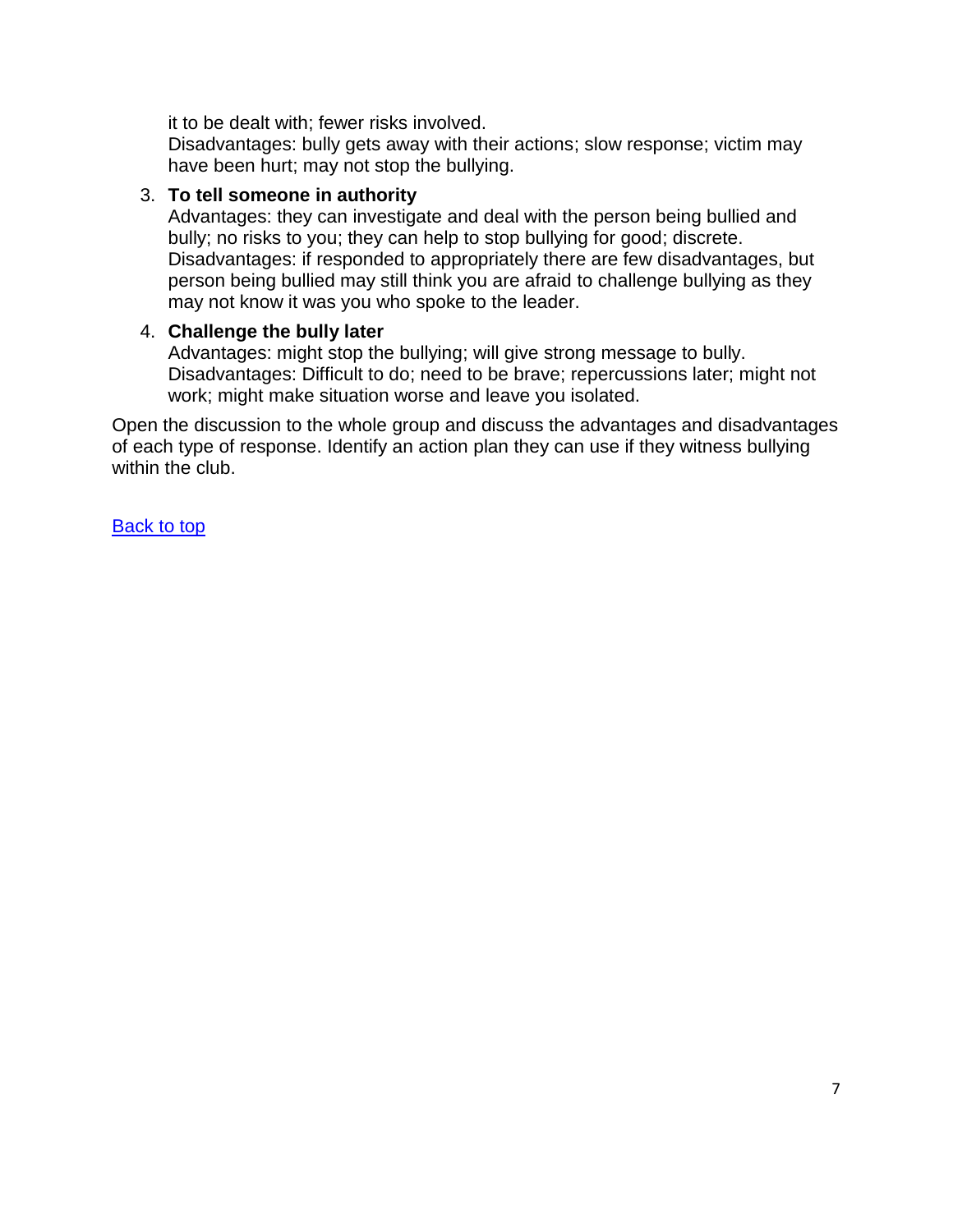# <span id="page-7-0"></span>**Impact of bullying on the individual**

# **Equipment/resources:**

- category cards (one set per group see below)
- feelings task cards (one set per group see below)
- flipchart paper
- pens

**Group size:** 20 maximum

#### **Time/duration:** 15 minutes

#### **Aim**

The aim of this activity is to develop the members' understanding of the impact of bullying.

# **Activity**

Divide into groups of  $2 - 3$ .

Cut up the categories and individual feelings (see below) on the task cards and give out a complete set of cards to each group.

Ask participants to group the feelings into the categories depending on how often they think that someone being bullied would feel like that. Give them five minutes to do this.

Conclude by explaining that bullying always has a negative effect on a victim's feelings no matter how tough/strong they appear.

End the discussion by identifying ways in which club members can help people feel good about themselves e.g. praise, encouragement, inclusion, providing advice, picking for teams, etc.

# **Main teaching points**

Explain that it can be difficult to understand how people are feeling by observing body language alone.

All bullying has consequences and makes people feel sad and bad both about themselves and others. It affects a person's confidence, self-esteem and self-worth.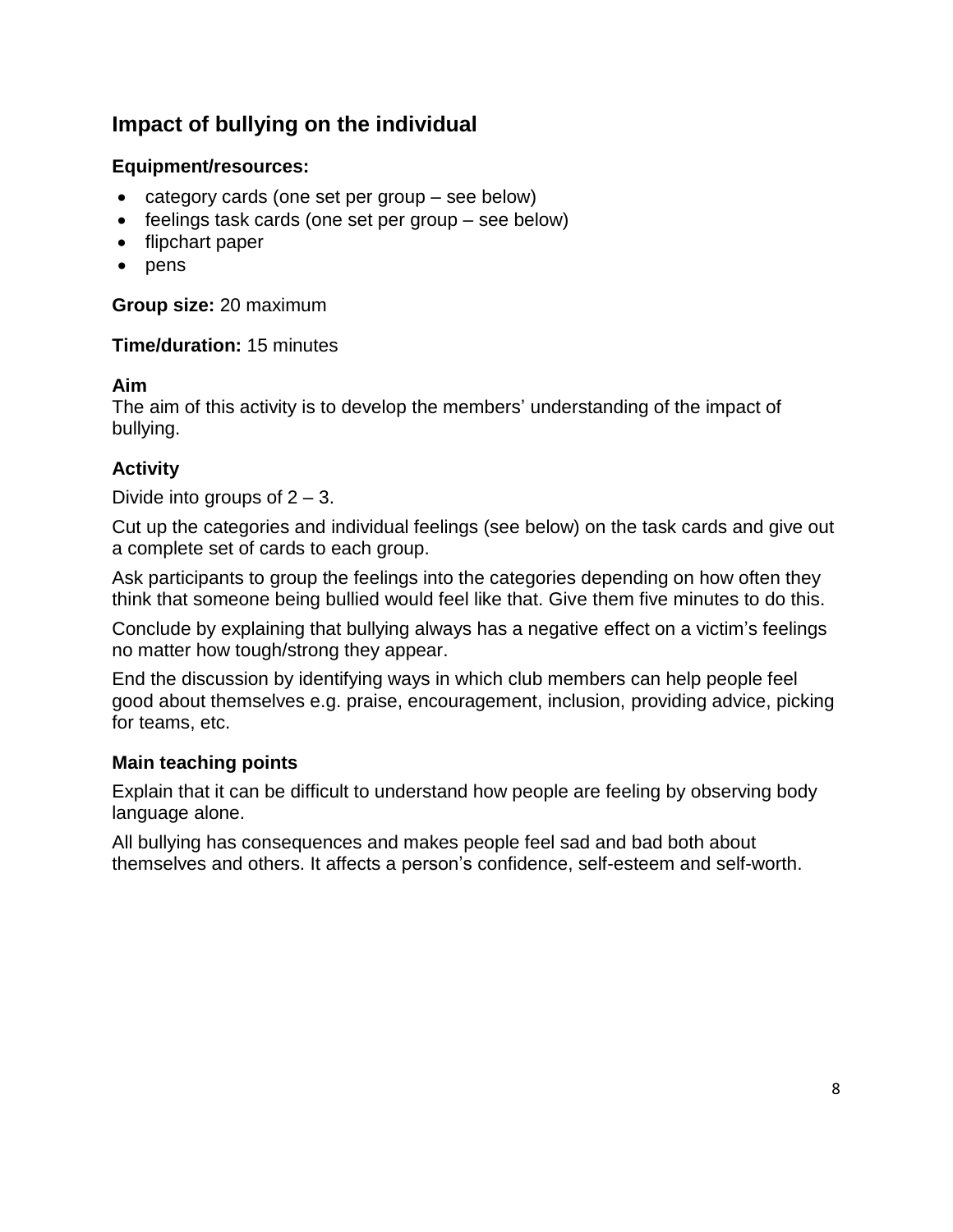# **Categories**



#### **Feelings**

These are some suggestions – feel free to add any more you can think of.

| Angry             | Aggressive      | Anxious         | Afraid        | Ashamed            |
|-------------------|-----------------|-----------------|---------------|--------------------|
| Embarrassed       | <b>Bored</b>    | Depressed       | Down          | <b>Distressed</b>  |
| Empty             | <b>Envious</b>  | Fearful         | Assertive     | Unloved            |
| Unwanted          | Popular         | Wanted          | Vulnerable    | Worried            |
| Suicidal          | Special         | Odd             | Friendly      | Loved              |
| <b>Nasty</b>      | Moody           | Attractive      | <b>Bright</b> | <b>Happy</b>       |
| Cheerful          | Calm            | Energetic       | Sad           | <b>Unconfident</b> |
| <b>Worthless</b>  | <b>Tearful</b>  | <b>Positive</b> | Let down      | Left out           |
| <b>Frustrated</b> | <b>Terrible</b> | <b>Trapped</b>  | Unhappy       | Intelligent        |
| Relaxed           | <b>Negative</b> |                 |               |                    |
|                   |                 |                 |               |                    |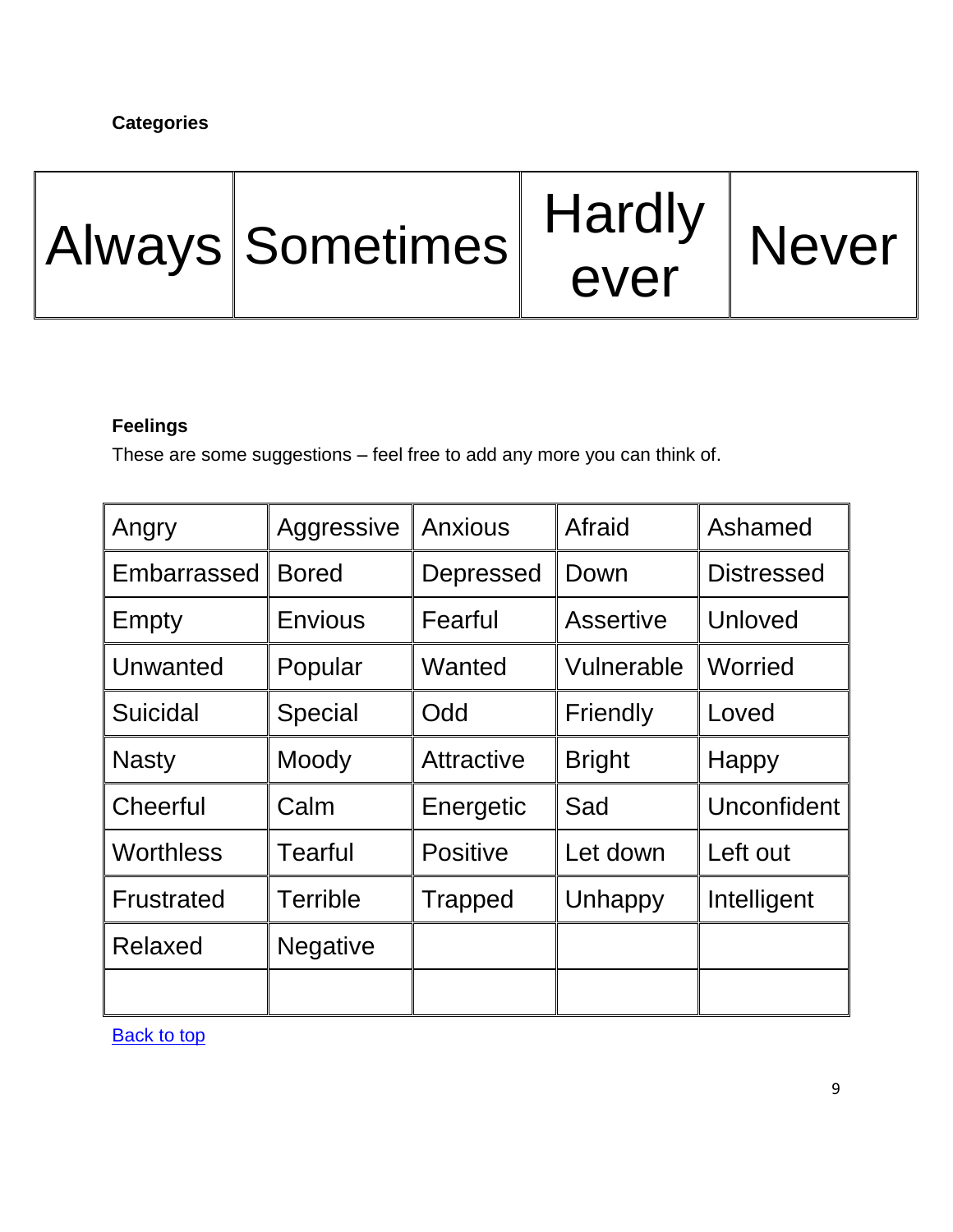# <span id="page-9-0"></span>**The perfect environment for bullying**

# **Equipment/resources:**

- paper
- flipchart stand and paper
- $\bullet$  pens

**Group size:** 20 maximum

# **Time/duration:** 20/25 minutes

# **Aim**

To identify what makes the perfect environment for a person to be bullied in. Explain that you are not just looking for the physical environment but also the types of atmosphere or culture that allow a bully to operate.

# **Activity**

Split into groups of 2 - 3 and brainstorm ideas about what is needed to ensure a "perfect" environment for bullying. Allow 4 - 5 minutes.

Get the groups to give you feedback and record on a flip chart.

For each of the issues identified by the young people, discuss how these could be addressed within the club e.g.

- coaches always being visible
- prominent anti-bullying poster
- changing the light switch to be sensor rather than manual switch
- buddying system with established players

End the discussion by getting the young people to identify a few specific actions your club can take to ensure club members can help their peers.

# **Main teaching points**

Enable young people to see how easy it is for an environment to evolve that lets bullying continue unchecked and help them take responsibility for changing what they can.

# **Suggestions of issues that could be identified (these are not exhaustive)**

- General lack of supervision (e.g. unsupervised toilets, sports halls)
- Not enough equipment in gyms or the pitch for training, not enough balls etc.
- Areas where adults never go
- Old style facilities with dark, secluded corners (manual light switches)